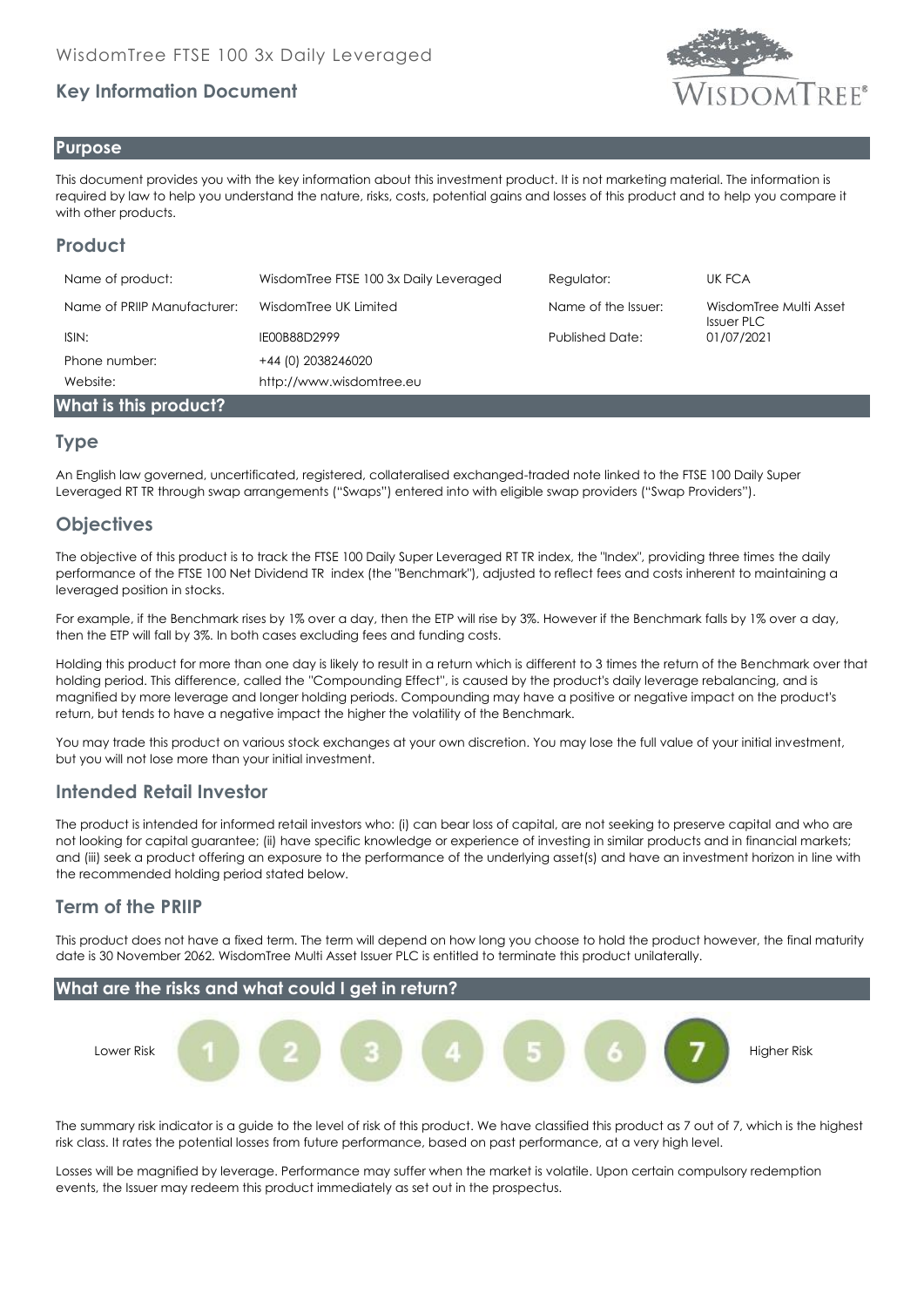

## **Key Information Document**

Be aware of currency risk. If you buy this product in a currency different than the currency of the Benchmark, the final return you will get will depend on the exchange rate between the two currencies. This risk is not considered in the indicator shown above. Upon certain compulsory redemption events, the Issuer may redeem this product immediately as set out in the prospectus.

#### **This product is only intended for investors who understand the risks involved in investing in a product with short and/or leveraged exposure.**

# **Performance Scenarios**

| Investment £10,000   |                                     |                                          |  |  |
|----------------------|-------------------------------------|------------------------------------------|--|--|
| <b>Scenarios</b>     |                                     | One (1) day (Recommended holding period) |  |  |
| Unfavorable Scenario | What you might get back after costs | £10,033                                  |  |  |
|                      | Average return (%)                  | 0.33%                                    |  |  |
| Moderate Scenario    | What you might get back after costs | £10,104                                  |  |  |
|                      | Average return (%)                  | 1.04%                                    |  |  |
| Favourable Scenario  | What you might get back after costs | £9,821                                   |  |  |
|                      | Average return (%)                  | l.79%                                    |  |  |

The figures shown include all the costs of the product itself, but may not include all the costs that you pay to your advisor or distributor or broker. The figures do not take into account your personal tax situation, which may affect how much you get back.

#### **What happens if WisdomTree Multi Asset Issuer PLC is unable to pay out?**

The product is not protected by the Irish Deposit Guarantee Scheme or any other investor compensation or guarantee scheme. This means that if WisdomTree Multi Asset Issuer PLC is unable to pay out, you may lose all of your investment. Since the ability of WisdomTree Multi Asset Issuer PLC to pay out depends on receiving the amounts due under the product from the Swap Providers under the Swaps, it receives from the Swap Providers daily assets as collateral (the "Collateral") for such obligations with a value equal to or in excess of the value of the daily price of the product. If the Swap Providers are unable to pay WisdomTree Multi Asset Issuer PLC, its ability to pay out will be limited to the amounts realised from the Collateral, as further explained in the Prospectus.

The Reduction in Yield ("RIY") shows what impact the total costs you pay will have on the investment return you might get. The total costs take into account one-off, ongoing and incidental costs. The amounts shown here are cumulative costs of the product itself over the recomended holding period. The figures assume you invest £10,000. The figures are estimates and may change in the future.

#### **What are the costs?**

#### **Costs over time**

| Investment $£10.000$                                                                                                                       | If you cash in after One (1) day |  |  |
|--------------------------------------------------------------------------------------------------------------------------------------------|----------------------------------|--|--|
| Total costs                                                                                                                                |                                  |  |  |
| Impact on return (RIY)                                                                                                                     |                                  |  |  |
| The person selling you or advising you about this product may charge you other costs. If so, this person will provide you with information |                                  |  |  |

The person selling you or advising you about this product may charge you other costs. If so, this person will provide you with information about these costs, and show you the impact that all costs will have on your investment over time.

### **Composition of Costs**

The table below shows:

- the impact of the different types of costs on the investment return you might get at the end of the recommended holding period
- the meaning of the different cost categories

| This table shows the impact on return per year |                             |          |                                                 |  |
|------------------------------------------------|-----------------------------|----------|-------------------------------------------------|--|
| One-off costs                                  | Entry costs                 | 0.00%    | The impact of the costs you pay when            |  |
|                                                |                             |          | entering your investment.                       |  |
|                                                | Exit costs                  | $0.00\%$ | The impact of the costs of exiting your         |  |
|                                                |                             |          | investment when it matures.                     |  |
| Ongoing costs                                  | Portfolio transaction costs | 1.40%    | The impact of the costs of us buying and        |  |
|                                                |                             |          | selling underlying investments for the product. |  |
|                                                | Other ongoing costs         | 0.75%    | The impact of the costs that we take each       |  |
|                                                |                             |          | year for managing your investments.             |  |
| Incidental costs                               | Performance fees            | $0.00\%$ | The impact of the performance fee.              |  |